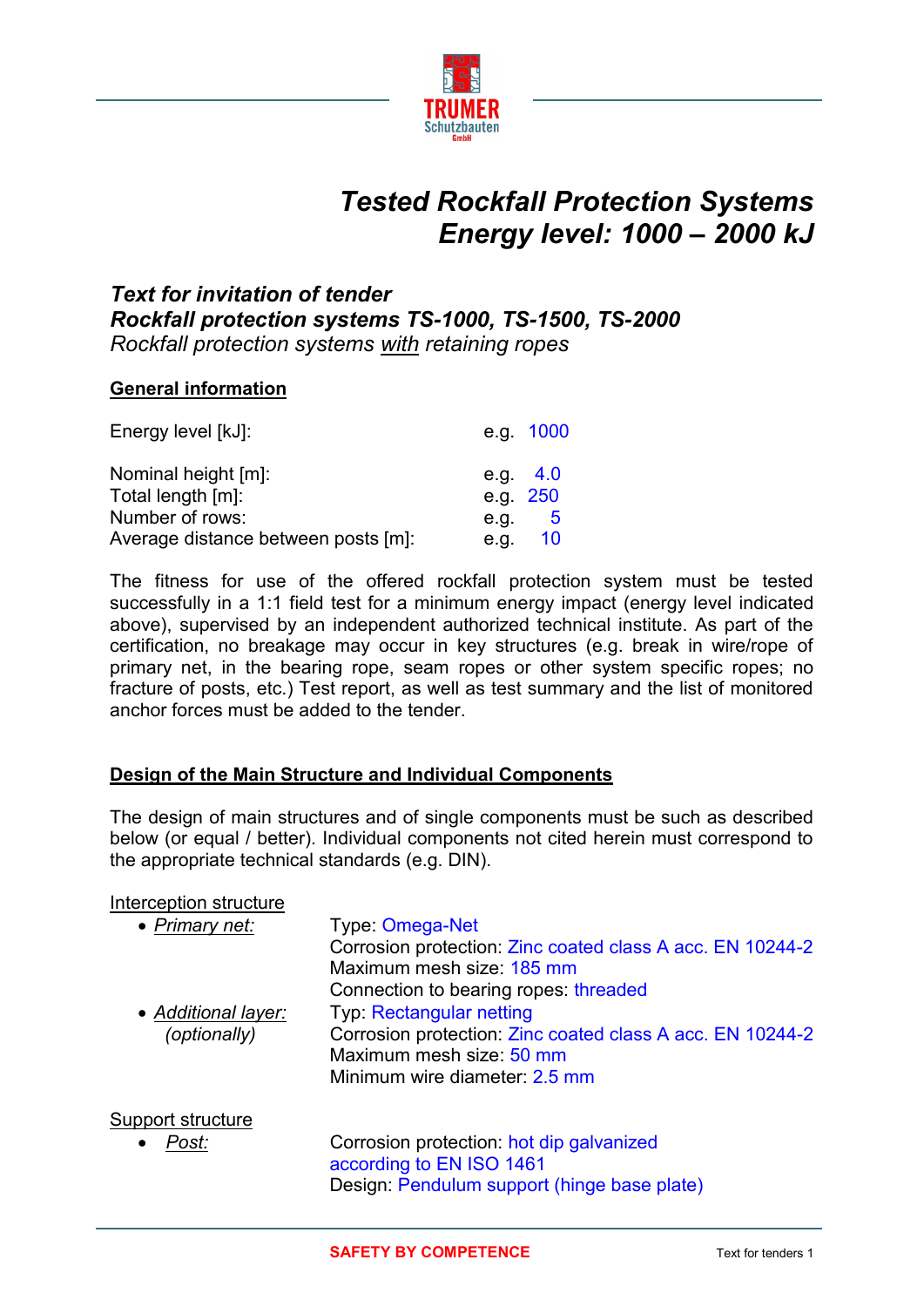

**Base plate:** Corrosion protection: hot dip galvanized according to EN ISO 1461 Connection to underground: anchored installation

#### Connection components

- *Bearing ropes:* Type: according to EN 12385-4 Corrosion protection: hot dip galvanized *Middle ropes:* Type: according to EN 12385-4 Corrosion protection: hot dip galvanized
- *Retaining ropes:* Type: according to EN 12385-4 Corrosion protection: hot dip galvanized

### Energy absorbing elements (brake elements)

- *Operating mode:* Energy dissipation: plastic deformation
- *Position:* close to anchors, so that can be carried out without dismantling the fence
- *Corrosion protection:* hot dip galvanized according to EN ISO 1461

#### Anchoring

- *of ropes:* using anchor bars and eyelet frames
- *of posts:* using anchor bars (2 pieces per base plate)